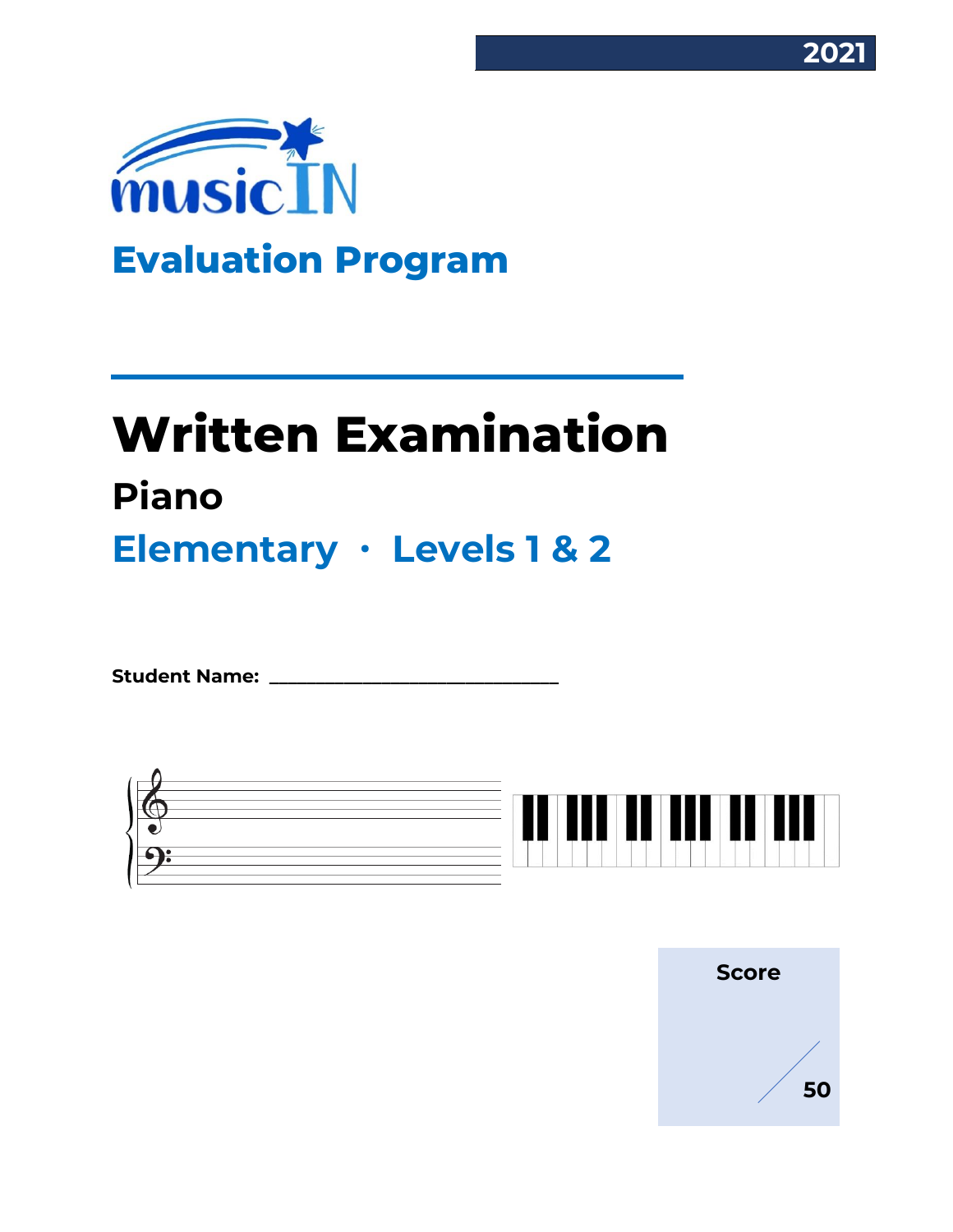#### **Analysis of Musical Excerpt #1** (15 points)

**Ecossaise**





- 1. How many **beats** are there per measure?
- 2. This piece is in a major key. What key is it in?
- 3. What minor key shares the same key signature as this piece?
- 4. What is the **pitch** (letter name) of the *lowest* note in this piece?
- 5. What is the **pitch** (letter name) of the *highest* note in this piece?
- 6. There is only one **dynamic** marking in this piece. **ls it louder or softer than** *forte***? <b>local contract in the local contract of local contract in the local contract of local contract in the local contract of local contract of local contract of local contract of local con**
- 7. What type of **rest** is located in box **A**?
- 8. What is the **interval** between the two notes in box **B**?
- 9. What is the **articulation** of the two notes in box **B**?
- 10. What type of **accidental** is located in box **C**?
- 11. Is the note in box **C** a **line or space note**? **line note space note**
- 12. What is the **articulation** located in box **D**?
- 13. What is the **interval** located in box **E**? **2**
- 14. What is the **interval** located in box **F**? **2**
- 15. Are there any **ties** in this excerpt? **yes no**

| louder            | softer                   |                 |
|-------------------|--------------------------|-----------------|
| half rest         | quarter rest eighth rest |                 |
| half step         | whole step               |                 |
| staccato          | accent                   | fermata         |
| sharp             | flat                     | natural         |
| ine note          | space note               |                 |
| slur              | tie                      |                 |
| $2^{\mathsf{nd}}$ | 3 <sup>rd</sup>          | 4 <sup>th</sup> |
| $2^{\mathsf{nd}}$ | 3 <sup>rd</sup>          | 4 <sup>th</sup> |
| ves               | no                       |                 |

**F**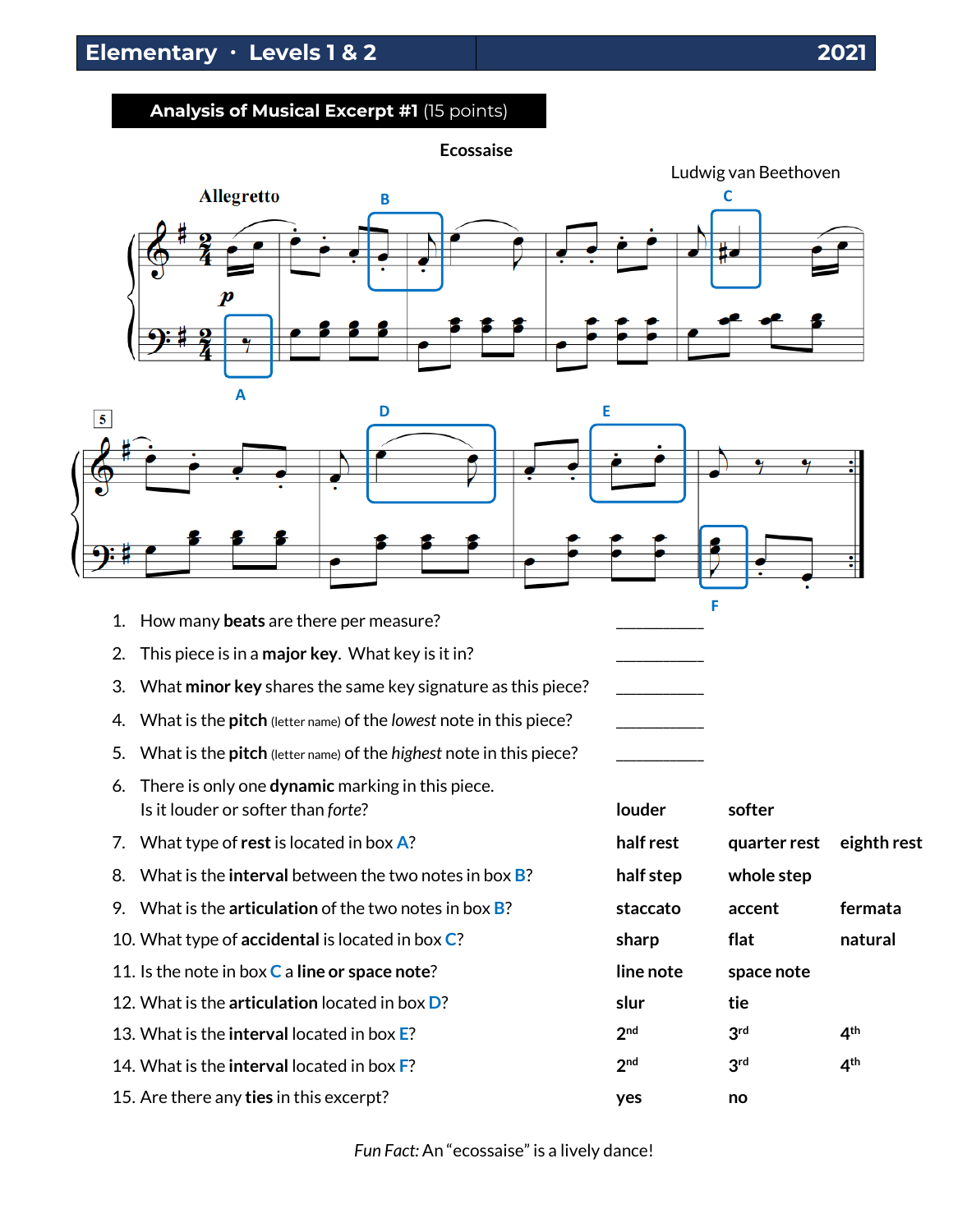## **Analysis of Musical Excerpt #2** (15 points)

**For You**





| D<br>16. This piece does not have a written tempo marking.                           |                 |                 |                 |
|--------------------------------------------------------------------------------------|-----------------|-----------------|-----------------|
| If we play this piece as "walking tempo", what might we play?                        | adagio          | andante         | allegro         |
| 17. This piece is in a major key. What key is it in?                                 |                 |                 |                 |
| 18. What minor key shares the same key signature as this piece?                      |                 |                 |                 |
| 19. What is the <b>pitch</b> (letter name) of the lowest note in this piece?         |                 |                 |                 |
| 20. What is the <b>pitch</b> (letter name) of the <i>highest</i> note in this piece? |                 |                 |                 |
| 21. How many <b>beats per measure</b> are there in this piece?                       |                 |                 |                 |
| 22. What type of articulation is located in box A?                                   | staccato        | accent          | fermata         |
| 23. How many beats should you hold the notes in box <b>B</b> ?                       |                 |                 |                 |
| 24. What is the <b>interval</b> between the two notes in box <b>B</b> ?              | 4 <sup>th</sup> | 5 <sup>th</sup> | 6 <sup>th</sup> |
| 25. What is the <b>articulation</b> of the two notes in box <b>B</b> ?               | slur            | tie             |                 |
| 26. The two notes in box $C$ are equivalent in duration.                             |                 |                 |                 |
| True or false?                                                                       | true            | false           |                 |
| 27. What is the <b>interval</b> between the two notes in box <b>D</b> ?              | 4 <sup>th</sup> | 5 <sup>th</sup> | 6 <sup>th</sup> |
| 28. What is the articulation in box E?                                               | slur            | tie             |                 |
| 29. The "A" is in box $E$ has a duration longer than a whole note.                   |                 |                 |                 |
| True or false?                                                                       | true            | false           |                 |
| 30. There are no written dynamics in this excerpt. True or false?                    | true            | false           |                 |

*Fun Fact 1:* While Forrest Kinney considered dynamics important, he often let performers interpret them. *Fun Fact 2:* Forrest Kinney had played at Bill Gates's house over two dozen times!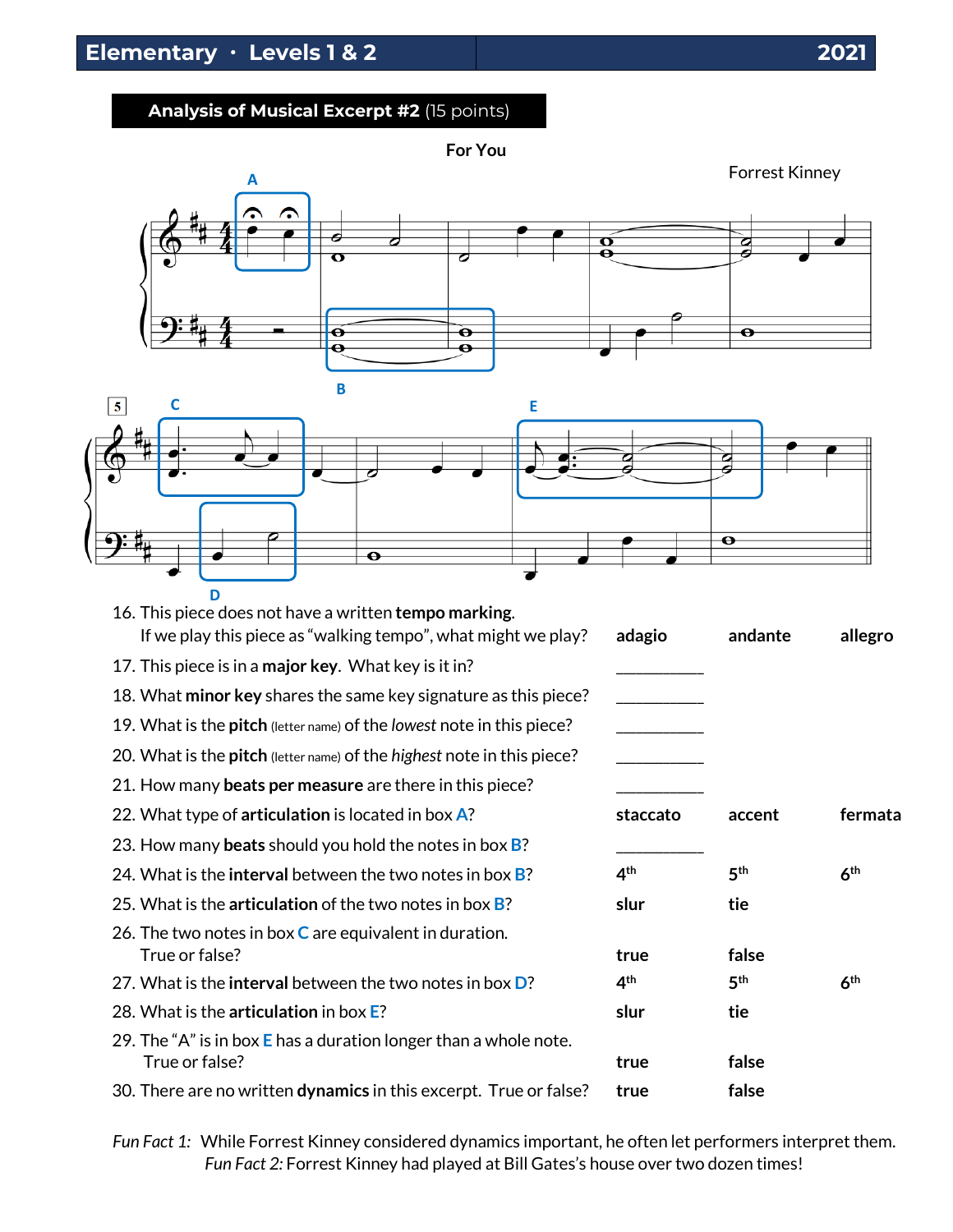### **Music History & Around the World** (10 points)

#### **Instrument Families: Western Classical**

Match the instruments with their respective **instrument families**:

| 31. | trumpet  |                |
|-----|----------|----------------|
| 32. | timpani  | (A) Woodwinds  |
| 33. | cello    | (B)<br>Brass   |
| 34. | clarinet | (C) Strings    |
| 35. | violin   | (D) Percussion |
| 36. | flute    |                |
| 37. | trombone |                |

#### **Around the World**

List **three composers** that you enjoy playing and/or listening to. *(You may list just the last name, or full names are acceptable as well.)*

| 38. |  |  |
|-----|--|--|
| 39. |  |  |
| 40. |  |  |

## **Ear Training** (5 points)

Listen to the musical examples and select the best answer. You may listen to each example as many times as needed.

| 41. What is the quality of the triad?                       | major        | minor          |
|-------------------------------------------------------------|--------------|----------------|
| 42. What is the <b>tonality</b> of this melody?             | major        | minor          |
| 43. Which scale is used in this melody?                     | major        | harmonic minor |
| 44. Which type of articulation is used in this piece?       | staccato     | fermata        |
| 45. Which instrument family do these instruments belong to? | <b>brass</b> | strings        |